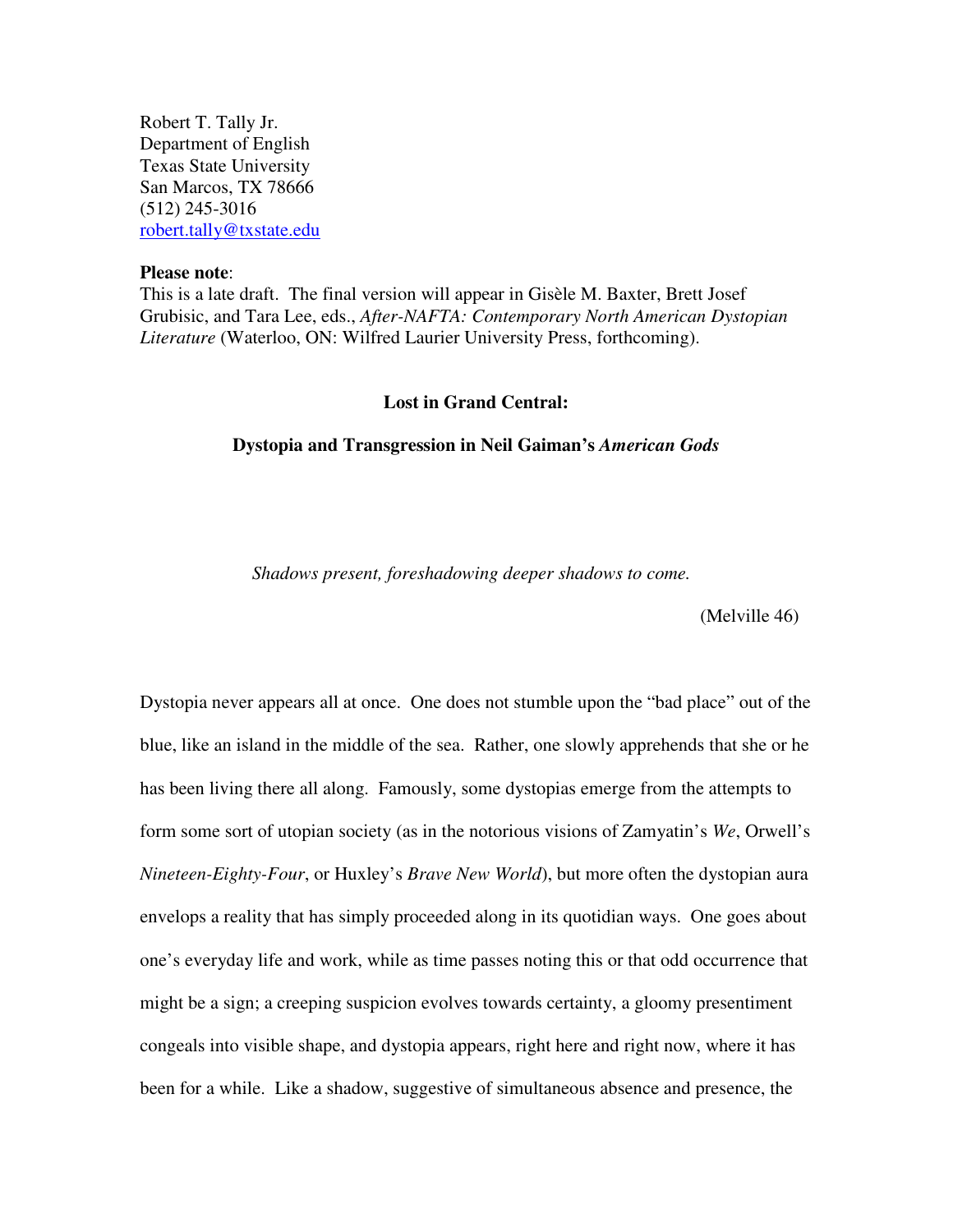gathering darkness of dystopia colors our perception of the world, even when we cannot be sure it is really there at all.

 If "dystopia became the dominant literary form" of the twentieth century (Sargent 29), it is at least partly because of a pervasive dystopian mood or anxiety that increased its momentum throughout that century. By the beginning of the 1990s, in the United States as elsewhere, clouds congregated on the horizon, and the final decade of the twentieth century brought with it a deep sense of foreboding and unease. The triumphal rhetoric that accompanied the "end of the Cold War," spectacularly represented by the fall of the Berlin Wall in December 1989, was inflated by the optative mood of early criers for a "borderless world" of free trade, globalization, and multiculturalism (see Ohmae, for example). At the same time, however, these very victories appeared to auger greater calamity, as the aftermath of crumbling Soviet Bloc brought not only new freedoms but intense sectarian violence, war, even genocide; the economic *glasnost* and burgeoning world market provided hitherto unimagined productivity and wealth, but also bred greater economic instability, transforming communities and restructuring worldviews. If the industrial age had already created the conditions under which "all that is solid melts into air, all that is holy is profaned, and man is at last compelled to face with sober sense his real conditions of life and his relations with his kind" (Marx and Engels 207), then the postmodern moment of multinational capitalism and global finance in the final years of the twentieth century compounded this situation immeasurably. This generalized unease and social malaise characterized the public mood during the debates over the passage of the North American Free Trade Agreement in the early 1990s, as the promise of fluid, cross-border movements of goods and services was necessarily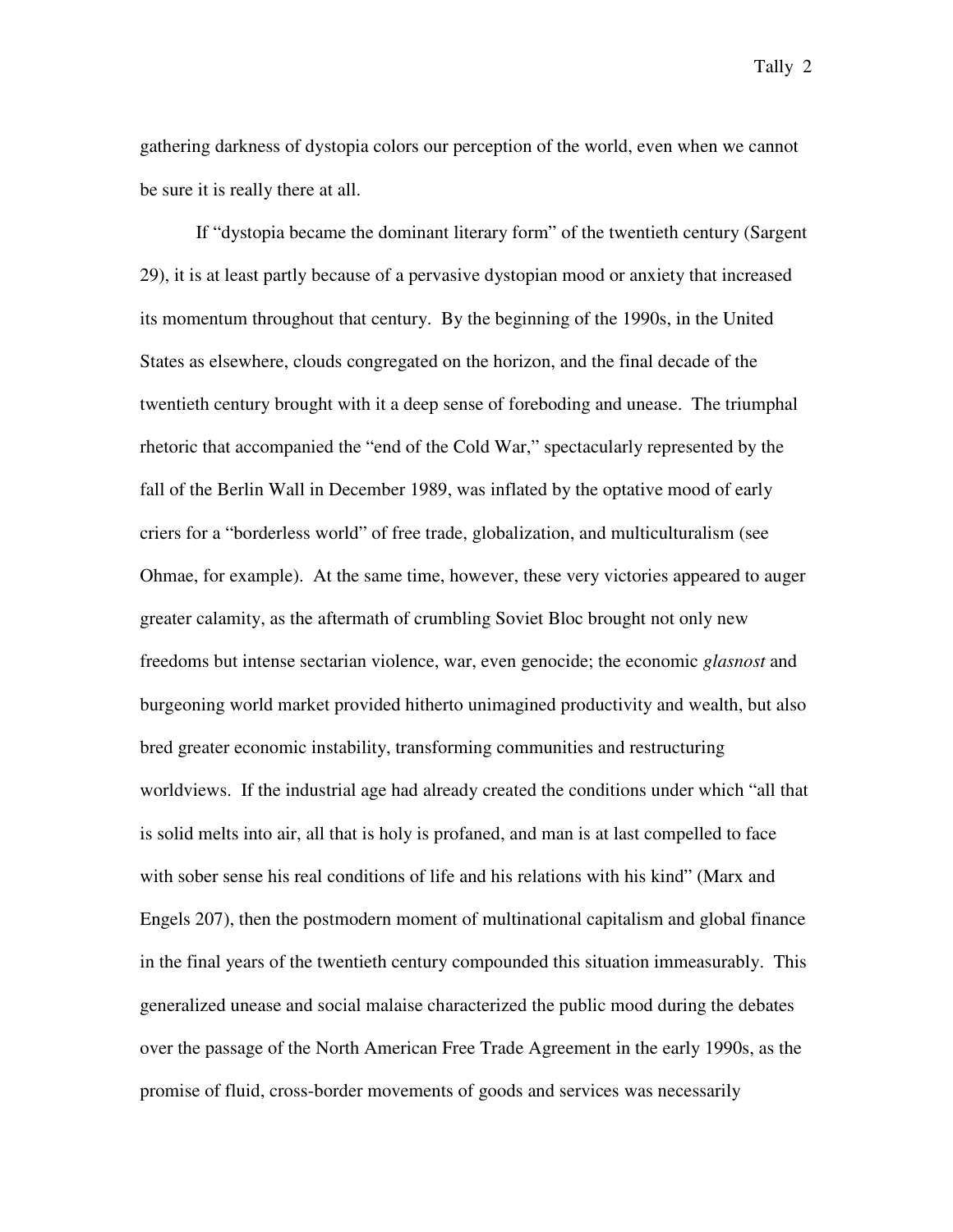tempered by a nameless fear of the radical, likely unforeseeable transformations such free trade would engender or entail.

Neil Gaiman's 2001 fantasy novel, *American Gods*,<sup>1</sup> explores the sorts of anxieties that typify the NAFTA era. *American Gods* offers a portrait of "U.S. Culture in the Long Nineties" (to use Phillip Wegner's phrase in *Life Between Two Deaths, 1989– 2001*), and it dramatizes the era's dystopian atmosphere by highlighting the role of transgression or transgressivity: movement, border-crossing, illicitness, and indeterminate danger. Although most readers would place *American Gods* in the genre of fantasy, rather than utopian or dystopian literature, Gaiman's use of the fantastic mode—more specifically, his blend of fantasy and realism—helps to vivify the dystopian narrative in the novel.<sup>2</sup> Gaiman's fantasy thus provides a more visceral, though less overt critique of the contemporary scene, while also maintaining a pervading spirit of ambiguity and vague menace. The ominous suspicion of a potential conspiracy amplifies the unease, and the inability to map the shifting landscape and one's place in it becomes the most persistent form of existential anxiety for North Americans at the end of the millennium. In *American Gods*, the dystopian moment of the post-NAFTA United States is illustrated in the transgressive movement of its tenebrous hero in his attempt to make sense of the "bad place" he inhabits. In the conclusion of the narrative, the dystopian condition and the method by which to counteract it coalesce into a single conception, that of transgression itself.

\* \* \*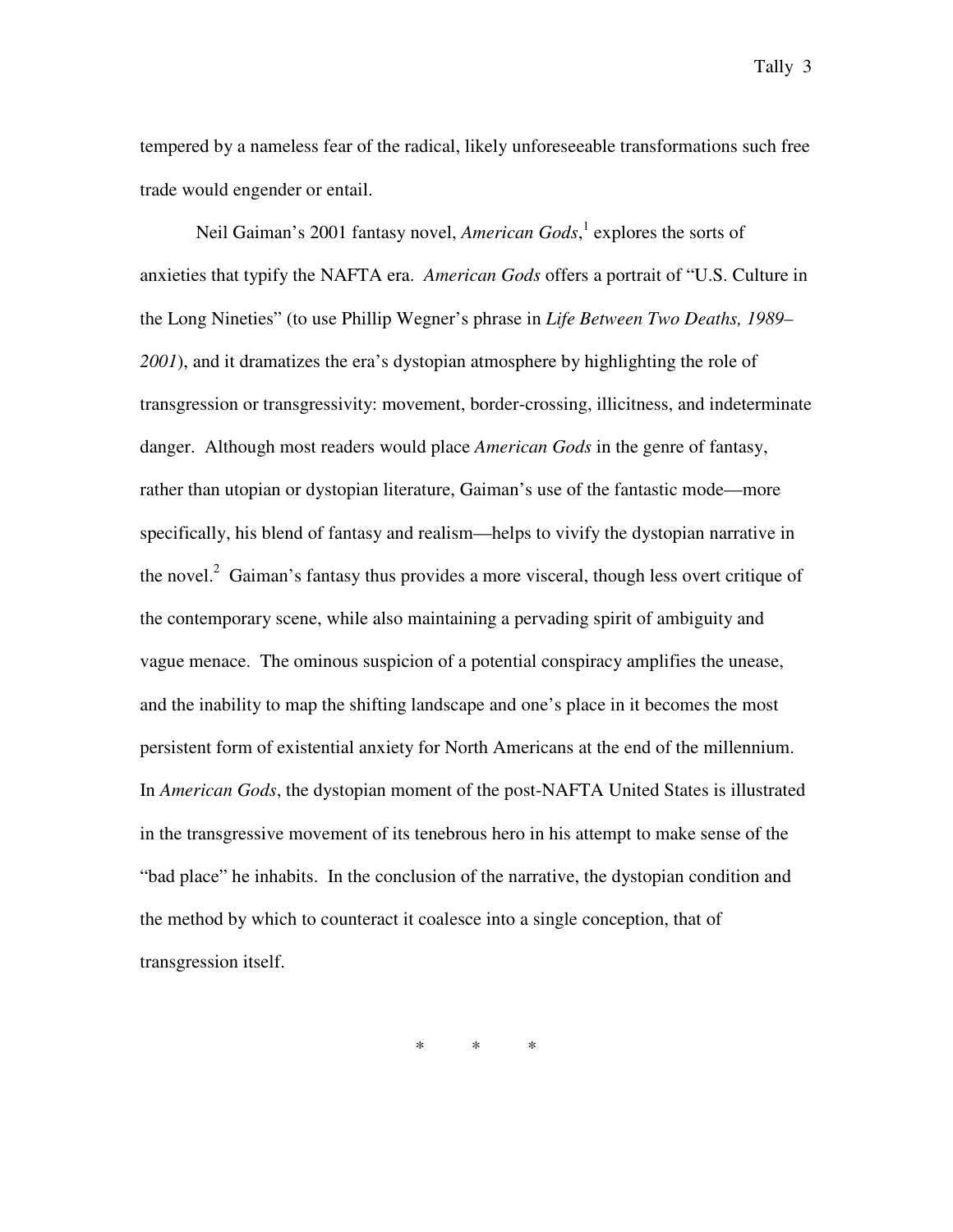As Hank Wagner, Christopher Golden, and Stephen R. Bissette argue in their *Prince of Stories: The Many Worlds of Neil Gaiman*, "*American Gods* is a novel that only Gaiman could have written […] The novel reflects his deep fascination with and love for his adopted country, but also subtly reflects its harshness, and strangeness, and flaws" (331). In an interview appended to the text of *American Gods*, Gaiman describes the tortuous paths he took in first conceiving, then writing the novel, which he labels "a contemporary American phantasmagoria." At that point, he is speaking strictly as a writer of imaginative fiction, and the twists-and-turns involve his many abortive attempts to create a protagonist (who will become Shadow), latch onto a novelistic concept, orchestrate multiple movements, flesh out the other characters, and so on. But pointedly, Gaiman's own peripatetic biography asserts itself in subtle ways in how he imagined this book. A descendant of Polish Jewry, whose ancestor emigrated to England from the Netherlands, Gaiman grew up in England, began his career in London,<sup>3</sup> and moved to Minnesota in 1992. In response to the question in the same interview of how his life and work changed now that he lives in the United States, Gaiman refers to his early comic book series, *The Sandman*, and replies: "I wrote about America a lot in *Sandman*, but it was a slightly delirious America—one built up from movies and TV and other books. When I came out here I found it very different from the country I'd encountered in fiction, and wanted to write about that. *American Gods* was, in many ways, my attempt to make sense of the country I was living in" (n.p.). Even at this personal level, then, *American Gods* represents the perspective of the transgressor, the border-crosser, who moves into a foreign domain while retaining a hybrid identity (old and new, native and foreign, etc.). America appears as both a real and an imaginary place, or perhaps in Edward Soja's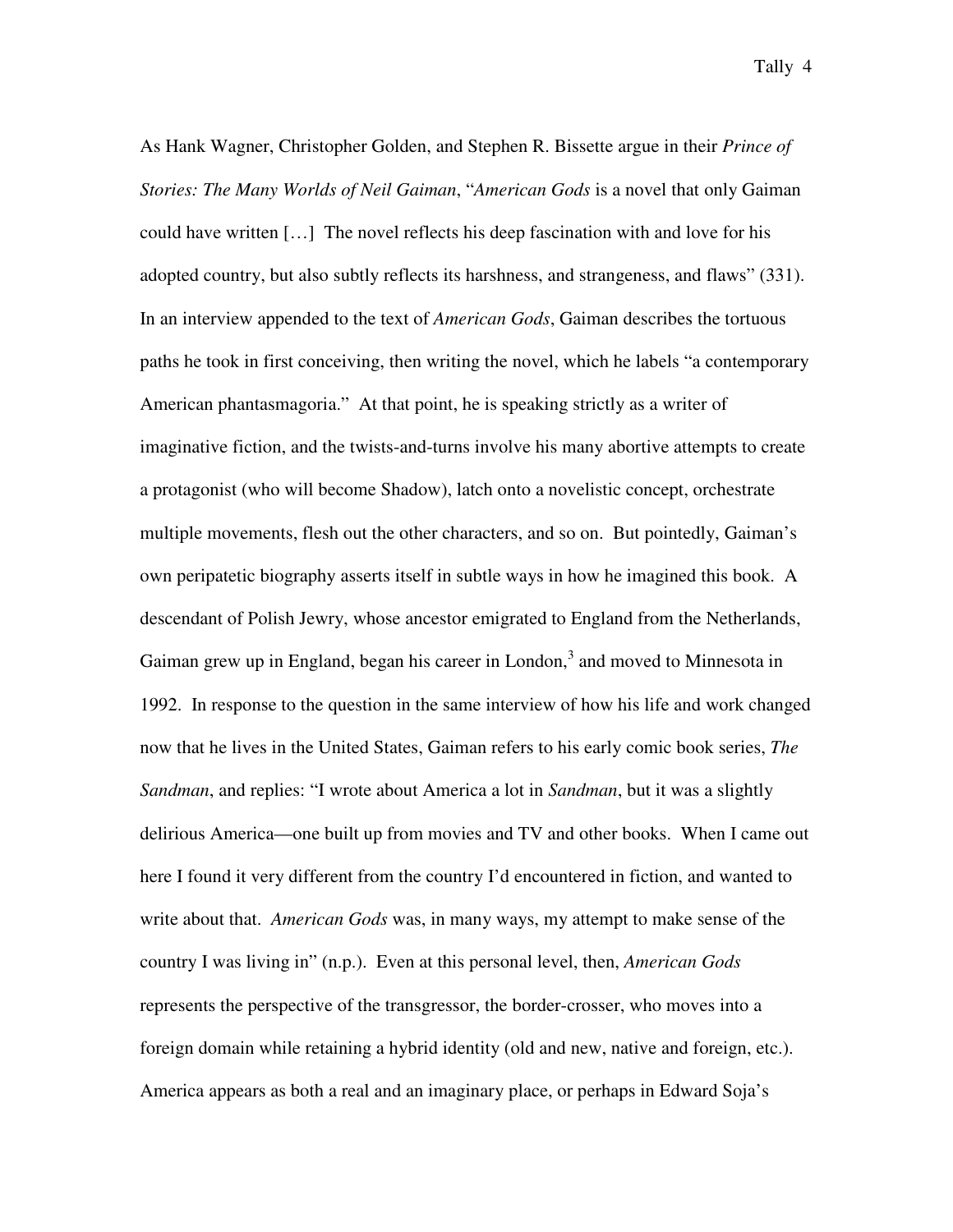appropriately hydridized notion, a *real-and-imagined* space (see *Thirdspace*, 11–12), in which the author represents both the mental and material spaces of the place simultaneously. *American Gods* is in some respects Gaiman's attempt to map the spaces of his newly adopted but still foreign territory: a stranger *at home* in a strange land.<sup>4</sup>

 Such transgressivity animates the whole of *American Gods*, which is if nothing else a story of immigrants, border-crossers, travelers from afar. The foundational concept of the novel is that those people who immigrated to the United States brought their gods with them as they traversed oceans and national boundaries. Moreover, the old gods native to that North American soil remain, and Gaiman duly records aspects of Native American or First Nations myths and religions, such as when Shadow encounters a deity like Whiskey Jack (Wisakedjak), the Buffalo Man, or the Thunderbird. What is more, the gods carried over by the transients and settlers are not necessarily the same as those left behind in their old worlds. In the novel's postscript, for instance, Shadow meets an Odin character rather different from the Wednesday he had worked for in the United States; these two (and many others, of course) are the "same" god, but they are also imbued with a different character specific to their current time and place. Such characteristics, like their powers *as* gods, derive from the force of belief on the part of those who worship them. A god is only as powerful as the belief in him or her that the faithful maintain, and "gods die once they are forgotten"  $(514)$ .<sup>5</sup> Retaining many aspects of their immortal identities, these gods also take on new forms in the changing society; Cairo (pronounced "KAY-ro"), Illinois, home to several Nile Delta deities, is not Cairo, Egypt, after all. America, which one character claims "has been Grand Central for ten thousand years or more" (196), is a metaphysical free-trade zone in which fluid economies of belief alter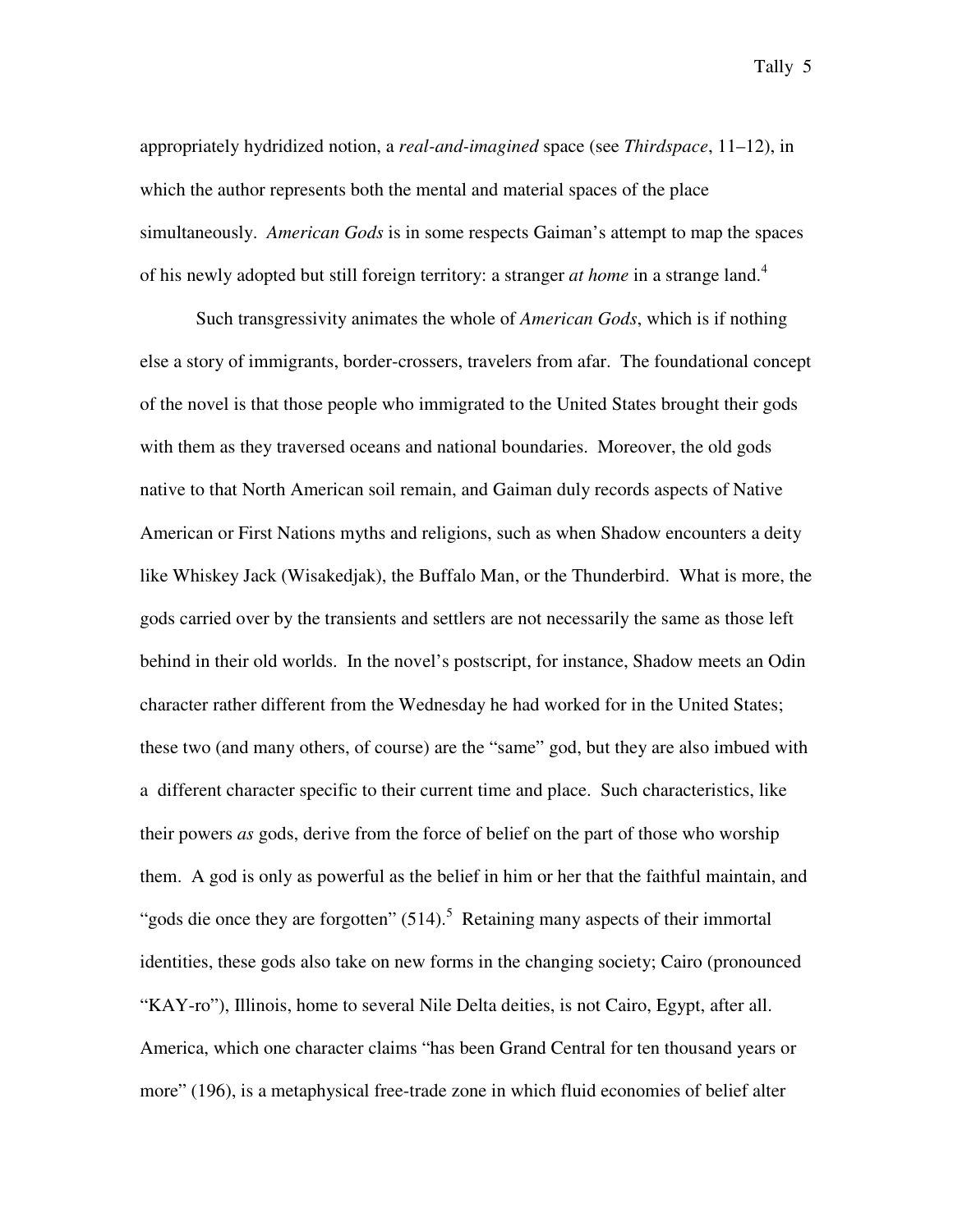the social landscape of the continent. Displaced from their native soil, put into circulation in a spiritual marketplace, subject to metaphysical competition from new and more powerful objects of faith, the gods experience a kind of perpetual crisis. Beliefs, like goods and services, are also subject to the vicissitudes of international trade.

 It follows that, if the old gods are given life through the faith of their believers, new believers will engender new gods who will be nourished by the power of their adherents. In *American Gods*, we find a haughty cadre of young, powerful deities, some displaying open disdain for the ancient gods. The new American gods include "gods of credit card and freeway, of Internet and telephone, of radio and hospital and television, gods of plastic and of beeper and of neon. Proud gods, fat and foolish creatures, puffed up with their own newness and importance" (137–138). A large part of the drama in *American Gods* comes down to a putative war between the old and the new gods, between gods on the brink of extinction, eking out some meager existence at the furthest margins of their former glory (like poor Bilquis, Queen of Sheba, whose erotic powers are reduced to the prostitute's wiles in the quest for worshippers), and those thrilling to the ecstatic rush of their novel and seemingly limitless power (like the gods of television and computers). Upon this unstable ground, the apparent plot of *American Gods* unfolds.

 And, yet, this is not really the main narrative in the novel. Rather, as is hinted at by the many coin-tricks and confidence games in the text, the metaphysical war is a diversion, a sleight-of-hand ploy to distract attention from the much more powerfully dystopian theme in the novel. *American Gods* is a fable of transgression, and transgressivity is eventually disclosed to be not only the state of things in the dystopian, end-of-the-millennium United States, but also the means by which to navigate the spaces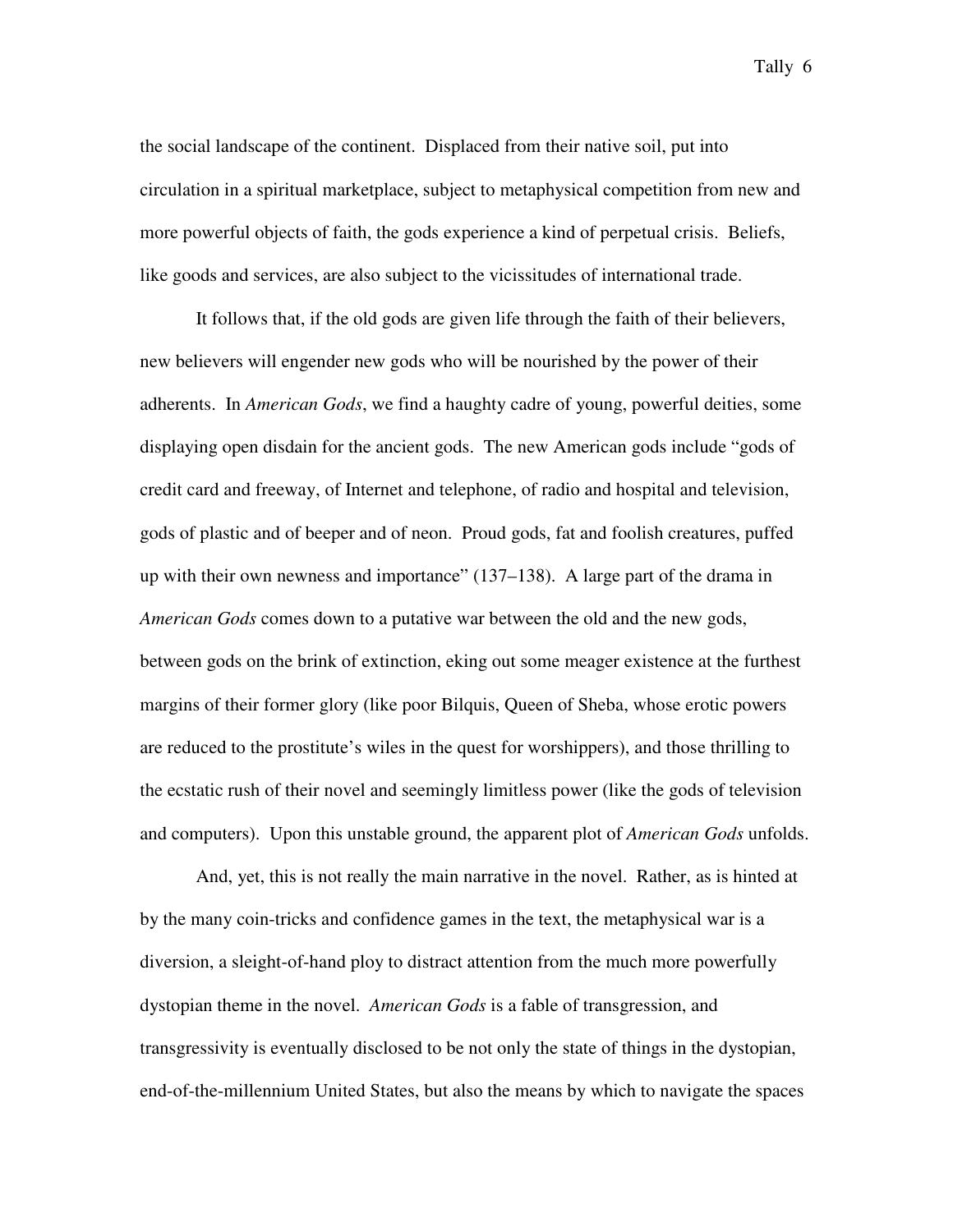of dystopia. America, which in so much of its nationalist ideology, going all the way back to the earliest settlements, had been conceived as a utopia, is fundamentally dystopian. In *American Gods*, the state of transgressivity within the United States is a dialectical reversal of the utopian prospects of transgressive movements across porous national and social boundaries. With its tenebrous hero Shadow winding his way around the continental United States on his odyssey to find himself, the novel's mood is anxious and foreboding, consistent with Peter Fitting's view that the dystopian mood is "a sense of a threatened near future" (140), but without the science-fiction projection of a future tense at all. *American Gods* is set very much in the present, and the otherworldly aspects of that present are not technological but, in the language of Darko Suvin, metaphysical (Suvin 61). But the dystopian mood is quite fitting as the action seems to be leading up to Ragnarök, the *Götterdämmerung*, and the final doom of all creation. Amid the gloom, the utopian impulse to carve out new spaces of liberty unfolds as a dystopian confrontation between the new and old, which reveals the country to be "a bad place for gods" (586). "Bad place" is, after all, what the very word *dystopia* means, but the dystopia in *American Gods* will have more to do with the movements of the shadows than with the twilight of the gods.

*American Gods* is ultimately about transgression. The original meaning of the word, from its Latin root, is a "step across" and had a specifically spatial sense. As Bertrand Westphal notes in *Geocriticism*, "Among the Romans, one transgressed when passing to the other side of a boundary or a river […] The *transgressio* could also be an infraction: one does not cross a boundary without departing from the norm. But the Romans did not give priority to that sense of the word" (41–42). The foundational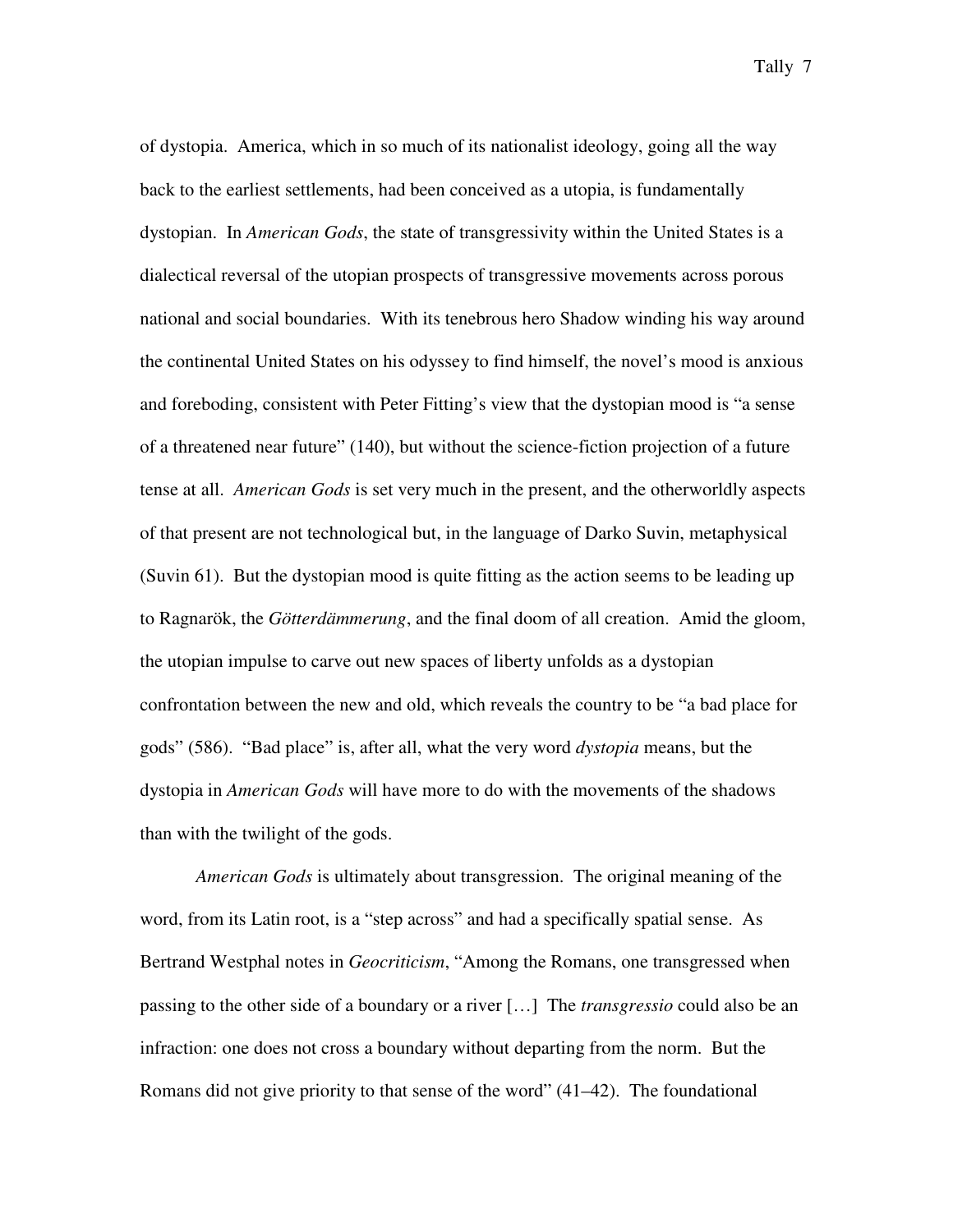conceit of *American Gods* (i.e., that gods and legends accompany their believers who cross into new territories) requires this image of transgression, and the primary narrative trajectory, Shadow's circuitous travels that ultimately lead him to his own identity, repeatedly enacts Shadow's boundary-crossing. However, the more modern meaning, with its moral valences, is also pertinent. Not only is Shadow a shady figure (ahem), with a criminal past and engaged in continuing illicit activity in abetting Wednesday's swindles, but the generalized lawlessness of the narrative, the sense that all characters are somehow operating outside or only on the margins of the national *nomos*, and the almost constant allusions to trickery, illusion, and deception, mark *American Gods* as a transgressive text in even the less than literal sense. Indeed, most transgressive of all is the novel's clever insinuation that transgressivity is itself an essential constitutive feature of America, the grounds upon which dystopia discloses itself as dystopian. Shadow's transcontinental itinerary merely traces some of the contours of the transgressive space that is the dystopian United States at the end of the twentieth century.

 The novel announces its theme of transgression from the start. In the opening pages, the protagonist is completing his prison sentence, time served for a crime he most certainly did commit, so the commonplace definition of transgression is established as a theme even before Shadow's peripatetic movements begin. He is released from prison early because his wife has died; as he discovers later, she dies in a car crash while performing a sex act upon Shadow's best friend and business partner, as the "transgressions" begin to pile up in the novel. (His wife proves more faithful in the liminal, living-death existence she maintains after her funeral, as she frequently comes to his aid throughout the narrative.) With no one to return home to, he agrees to work for a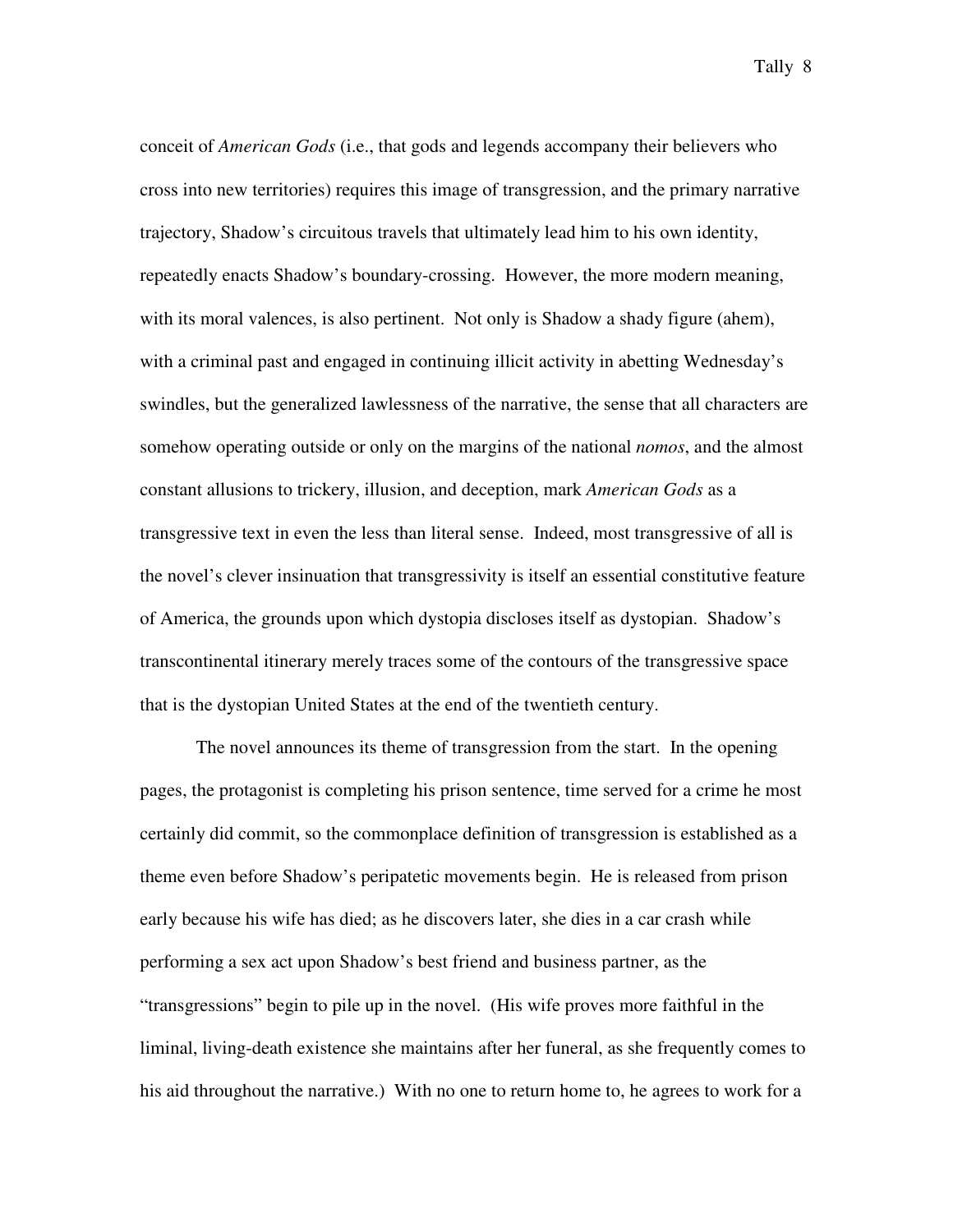mysterious stranger he meets on an airplane, a Mr. Wednesday who we soon discover is Odin, the All-Father of Norse mythology. True to the multiple meanings of *transgression*, Shadow follows Wednesday as he engages in a series of illegal or morally questionable activities, all while traveling to different places to meet with odd persons (who are themselves the avatars of various deities). These movements are punctuated by a few layovers in which Shadow is able to pause, and the reader is able to gain greater insight into the overall scheme of things. First, in his time with the Egyptian deities (working as undertakers) in Cairo, Illinois, Shadow discovers the breadth and depth of the metaphysical free-trade zone that is North America. Then, in the town of Lakeside, Wisconsin, Shadow experiences a sort of utopian space outside of the flows of commerce and history; in the end, he discovers the dark secret behind the town's timelessness and resistance to change. Finally, in his suspension—literally, as he is hanging by ropes from the World Tree—between life and death, Shadow discover his own origins and identity, and prepares himself (and the reader) for the final conflict between the new and old gods, a battle that turns out to be little more than an elaborately orchestrated confidence game. At the conclusion of this apocalyptic ruse, Shadow returns to Lakeside, where he helps to return that anomalous site to the spatiotemporal flux of American dystopia, before eventually moving on further, "transgressing" beyond those national borders, to Iceland, and thence … beyond.

 An additional, fascinating feature of *American Gods* is its use of brief interludes labeled "Coming to America" (or "Somewhere in America"), which depict scenes of immigrants and their gods finding, and in some respects, creating themselves in the New World spaces. We learn that Mr. Ibis, the Egyptian deity and Illinois undertaker, is the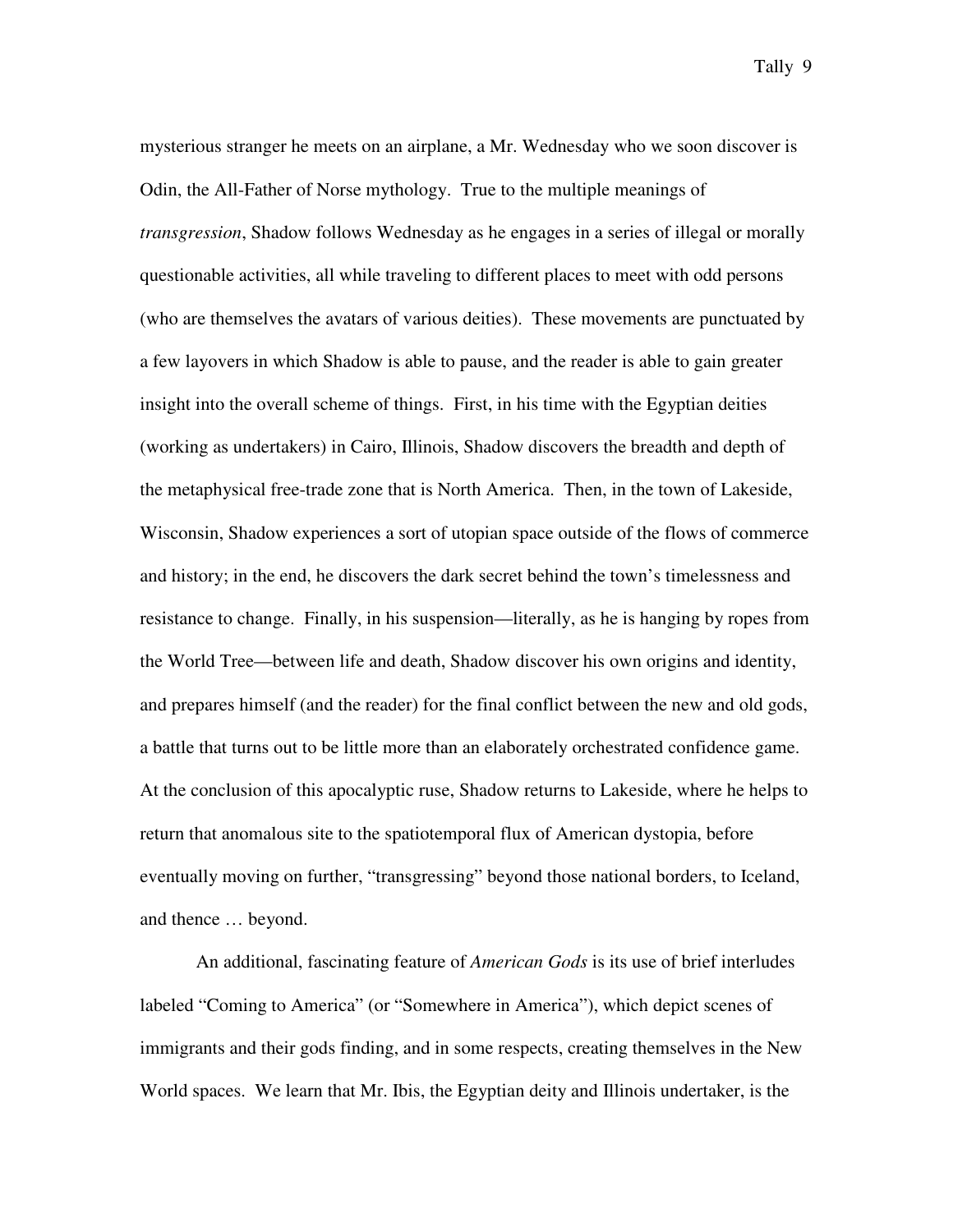author of these vignettes. In addition to breaking up the narrative trajectory of Shadow's journey, these scenes (most of which do not bear directly or at all on that plotline) help to populate the American world with gods, legends, and folkloric figures, as well as showing the ways in which strangers in this strange land long for the connections to their ancient gods even as they experience the wonders of a brave new world. Yet the punctual interventions that these episodes provide help to color the entire world of *American Gods*, demonstrating both the ongoing desire for an evanescing tradition and the transformative force of movement and displacement. The dystopia of America is thus tied to its utopian aspects. In "coming to America," the horrors of transgression, of crossing over the borders, are mitigated by the old spirits, but a new god—first and foremost, the mythical entity that is "America" itself—tortures the past and shapes it into something barely recognizable. In these "Coming to America" passages, the admixture of transgression and dystopia is dramatized, and the reader's pause in these moments makes the headlong rush of the Shadow narrative more meaningful.

 "This country has been Grand Central for ten thousand years or more" (196). Early in the book Mr. Ibis, who provides so much background information to Shadow and to the reader, asserts the astonishing proposition that voyagers over several millennia of years have traveled to and around North American, leaving their remains and establishing their gods upon this new soil. According to Ibis, the city of Cairo, Illinois, was once a trading post, visited by people of the Nile Delta over three thousand, five hundred years ago. Indeed, a kind of free trade is the basis for all of these improbable— Ibis calls them "impossible"—voyages to America, which include those of the aboriginal race of Japan, the Ainu, nine thousand years ago, of Polynesians to California two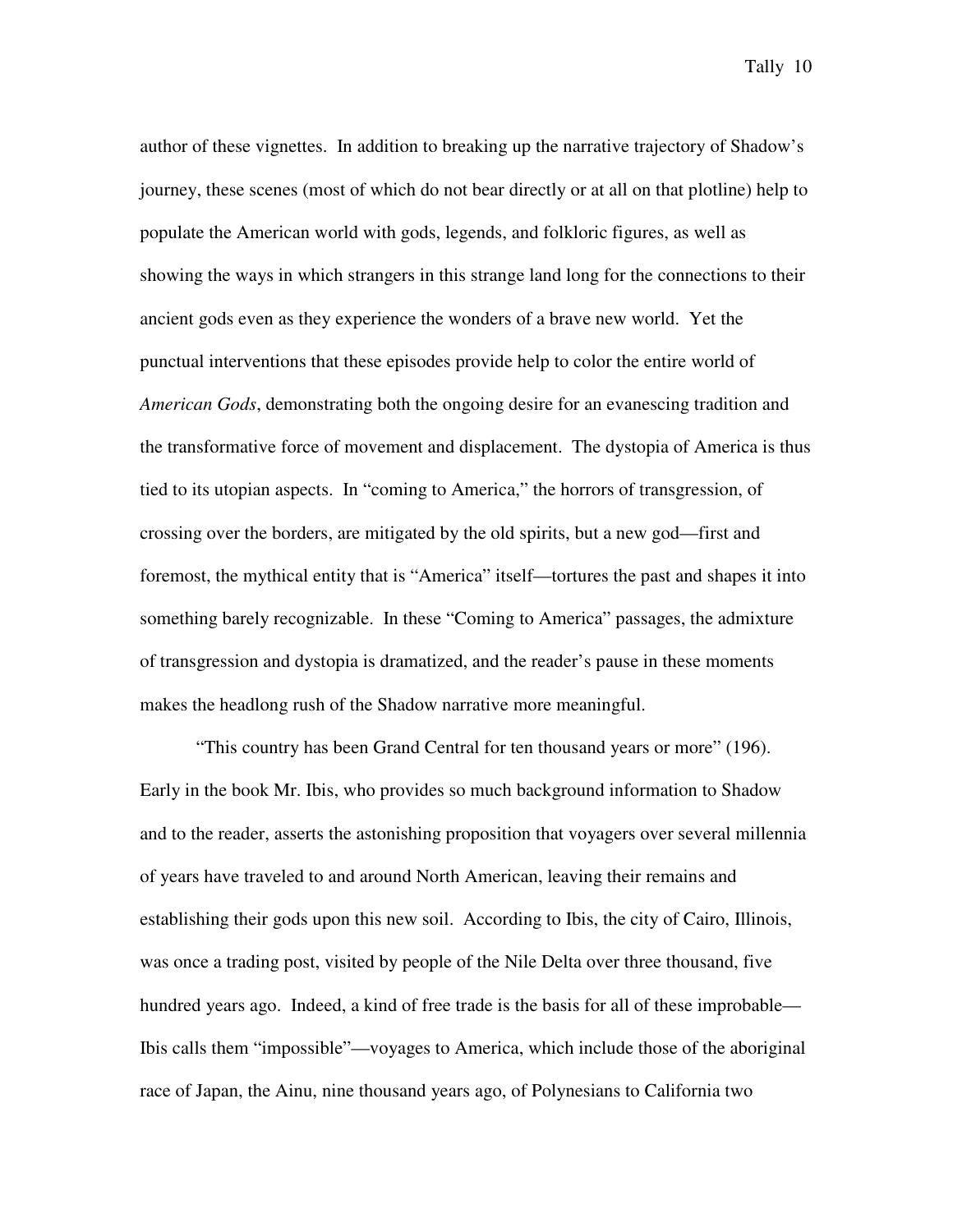millennia later, of the Irish during the dark ages, of the Welsh and the Vikings, of West African traders in South America, of Chinese adventurers exploring the Oregon coastline, of Basque fishermen tending their nets off the coast of Newfoundland in the eighth century, and so on. Indeed, the primitive conditions of transoceanic travel were no impediment. As Ibis continues in his lecture, "My people, the Nile folk, we discovered that a reed boat will take you around the world, if you have the patience and enough jars of sweet water" (198). What mattered was not technology or transportation, but goods and services to trade. "You see, the biggest problem with coming to America in the old days was that there wasn't a lot here that anyone wanted to trade" (198). But after Columbus, so the story goes, the traffic within this Grand Central becomes heavier, as the North American trade zone expands. With all this movement and circulation, the longhidden dystopian character of place creeps into view as well.

 As another incarnation of Odin notes late in the novel, America "is a good place for men, but a bad place for gods" (586). There are several reasons why this may be, and one lies in the formulation itself. If it is a "good place" (or *eutopia*) for humans, then it may be because America favors the present, the material, the novel, the living, and the mortal; as visitors have long known, whether Alexis de Tocqueville or Jean Baudrillard, Americans have little open regard for the traditions of the past, the intellectual sphere, or—notwithstanding (or, perhaps, owing to) the profoundly potent forms of religious observance and zeal—matters of spirit. These play small roles in the public spaces of the national culture in the United States, although, as its literature frequently reveals, such ideas becomes quite powerful in the dream world of America. *American Gods* also makes great use of dreams, as omens, portents, or merely vistas into times and places not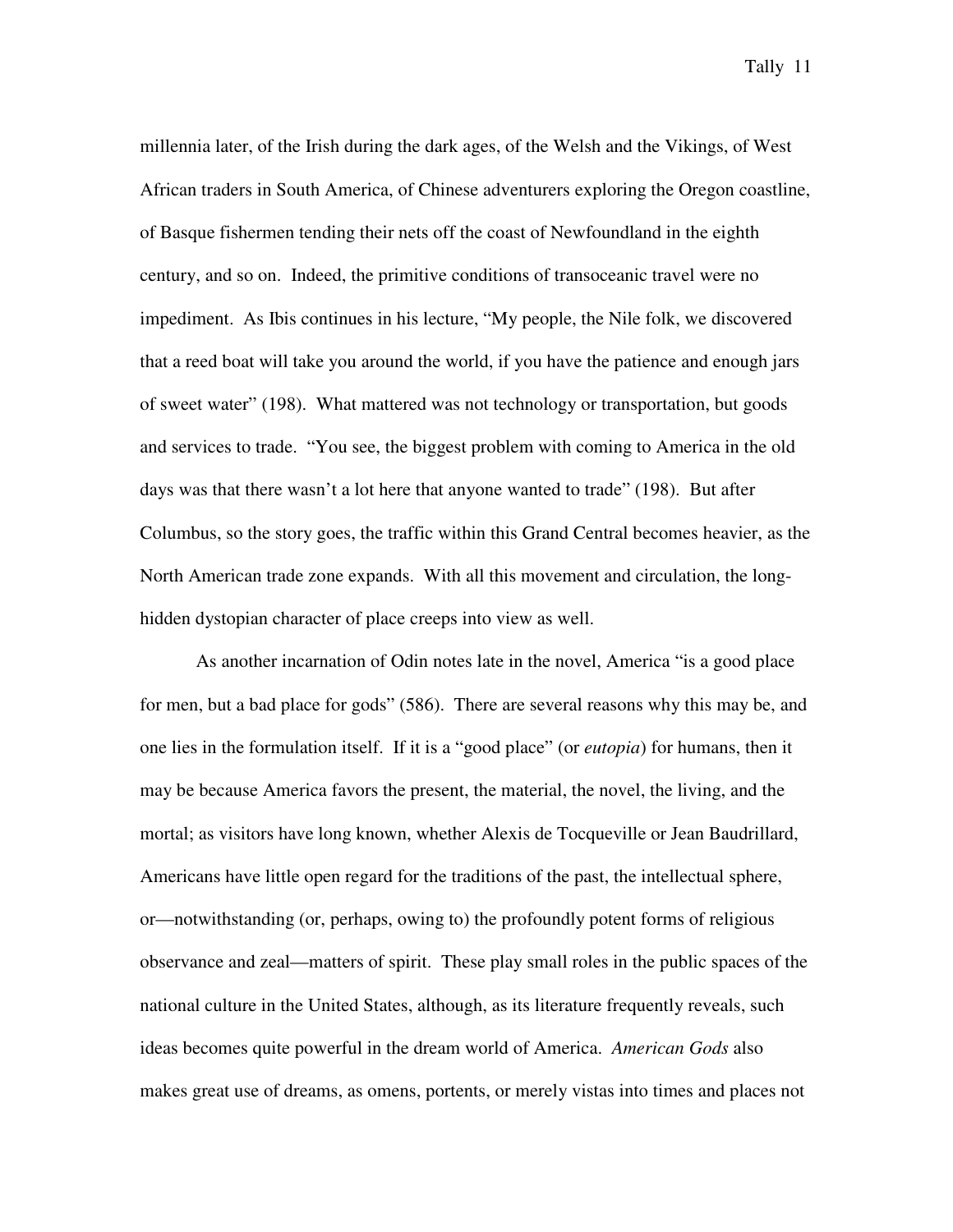always available to the waking mind. The shadowy and liminal sphere of that space between conscious thought and unconscious flows provides yet another figure of transgression in *American Gods*.

 Another reason why America may be a "bad place" (or *dystopia*) for gods is that "America" is itself a kind of religious artifact, a totem or mythic, an imaginary construct to which natives and immigrants alike must imbue with divine substance and bow down before. Whether in the old Puritan rhetoric of the "city on a hill" or a New Jerusalem, or in the providential decree of a Manifest Destiny, or even more strongly perhaps in a twentieth-century America as a utopian space of freedom in a world beset by totalitarianism or terror, the entity known as "America" becomes something to be "believed in" (see Tally). As far back as 1693, Cotton Mather had suggested that the early pilgrims had hoped to find Thomas More's Utopia, but ended up creating one instead, and this vision colors the national rhetoric even in the twenty-first century. Indeed, even the critics of United States policies often launch their criticism from this quasi-religious and utopian view of America as a place of freedom, bemoaning the "fact" that America is not living up to its purported mission. What gods could be more powerful than this mythic, national deity who can unite all parties arrayed along its political spectrum under this divine banner? In this, the utopianism of America is also its most dystopian feature, as the dissatisfaction with a failure to be utopia is felt more strongly than anything else.

 Thus, in its own somewhat apolitical way, *American Gods* launches its own critique of the state of the United States' national identity as a technological and political pseudo-utopia, one that welds together individual freedom, economic opportunity, and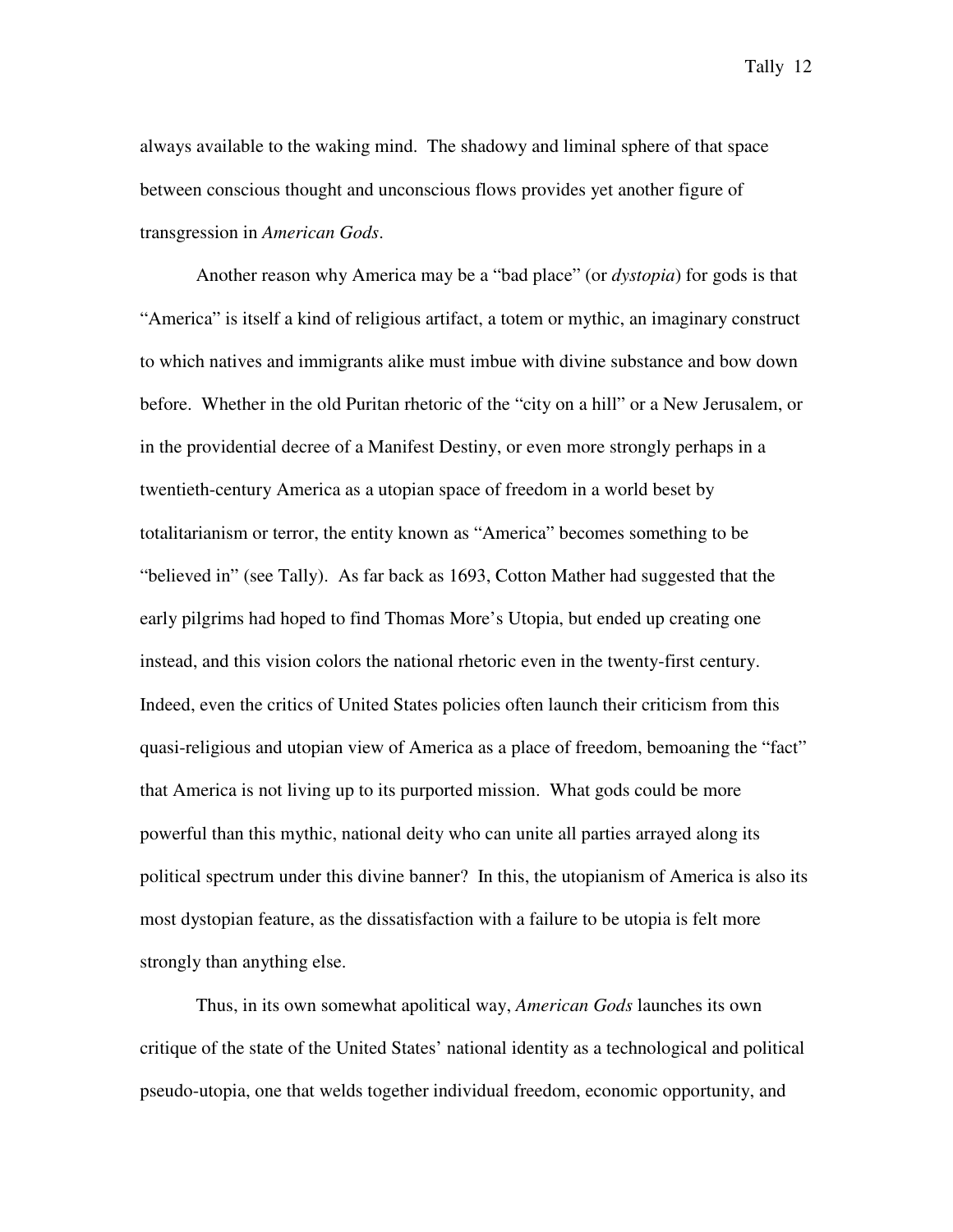collective harmony. Shadow's apparent disgust with several of the new gods (such as the god of television, who appears as Lucille Ball in *I Love Lucy* and offers to show him "Lucy's tits" [176]) registers his indifference to these modern achievements that are supposed to make the New World superior to the Old. *American Gods* is not utopian, then, but it is not really anti-utopian either, and the distinction between dystopia and antiutopia ought to be made. As many critics have argued, dystopia (rather like utopia, in fact) is fundamentally critical. Even in offering what seems an ambiguous or bleak image of the threatened near future, dystopian narratives are not really critiques of utopian schemes so much as critiques of the *status quo* itself. Often, in dystopian narratives, the future disaster is extrapolated from a present condition, and the critical edge of the text lies in its ability to identify and challenge the state of things. Fitting notes that the "critique of contemporary society expressed in the dystopia implies (or asserts) the need for change; the anti-utopia is, on the other hand, explicitly or implicitly a defense of the status quo" (141). Similarly, Tom Moylan has introduced the concept of "critical dystopia" to emphasize how, "[f]aced by the delegitimation of Utopia and the hegemonic cynicism of Anti-Utopia," certain recent dystopian texts "do not go easily toward that better world [of utopia]. Rather, they linger in the terrors of the present even as they exemplify what is needed to transform it" (Moylan 198–199). In *American Gods*, the dystopian mood of the millennial moment is suffused with a sense of movement and change, transgressions that simultaneous render the present both a "bad place" and a site of possibility.

 Some readers might legitimately object that *American Gods* is not exactly a dystopian novel, and since it is not likely to be confused with utopian fiction either, the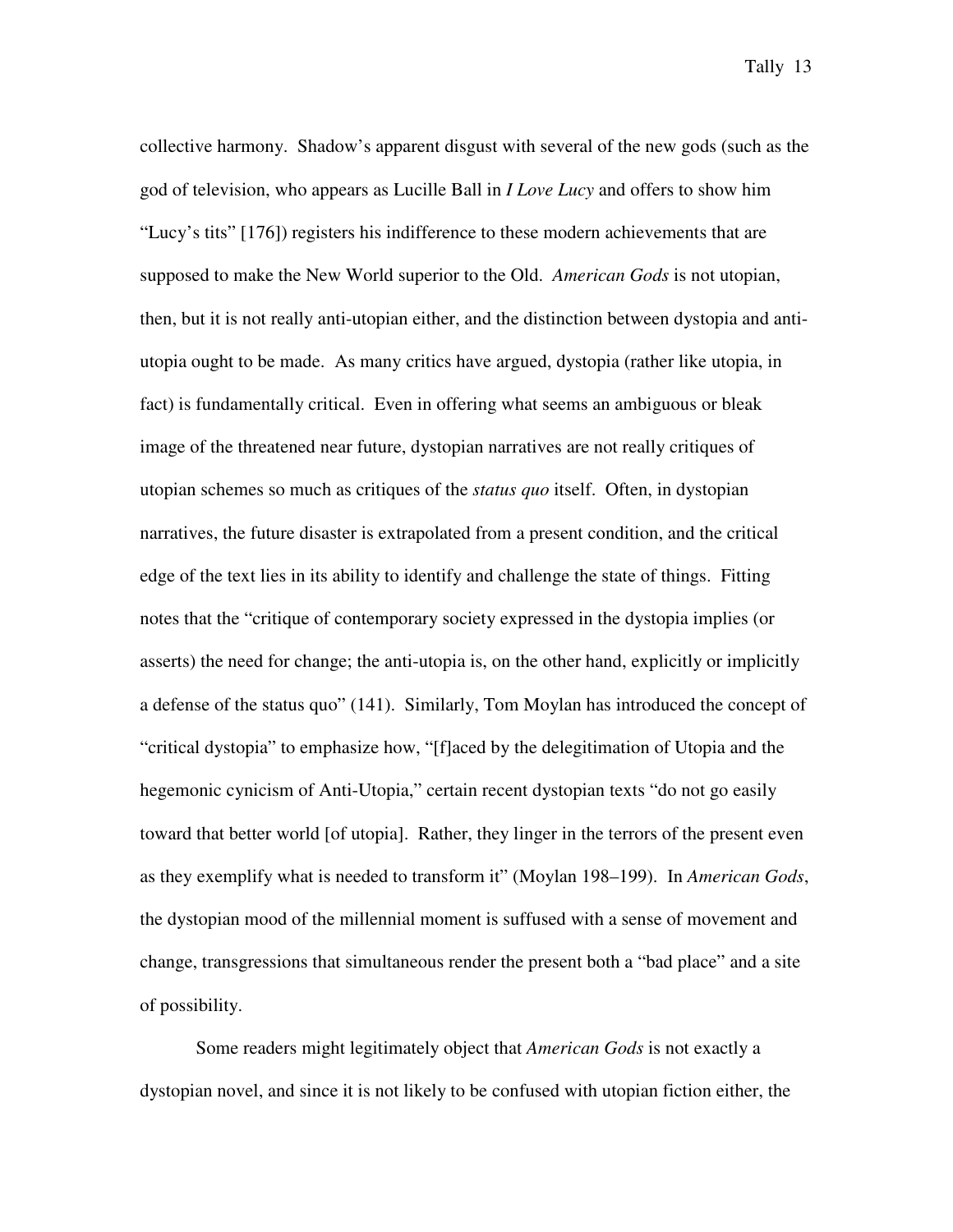traditional association or binary opposition between utopia and dystopia is not entirely apt. However, Jameson's description of a key, categorical difference between the two genres indicates the degree to which *American Gods* might be called a dystopian text. Tacitly drawing upon Georg Lukács's distinction between narration and description, Jameson observes that "dystopia is generally a narrative, which happens to a specific subject or character, whereas the Utopian text is mostly nonnarrative." Jameson goes on to posit that, in general, whereas the utopian text "does not tell a story at all" but "describes a mechanism," "the dystopia is always and essentially what in the language of science fiction is called a 'near-future' novel: it tells the story of an imminent disaster ecology, overpopulation, plague, drought, the stray comet or nuclear accident—waiting to come to pass in our own near future, which is fast-forwarded in the time of the novel" (*Seeds of Time* 56). Assiduously narrative even in its few descriptive scenes, *American Gods* certain fits the bill here, with Shadow's own personal story dominating the plot even as the broader depiction of a dystopian America at spiritual war provides the necessary context.

 More fantasy than any other genre, Gaiman's novel enables the reader to detect a dystopian aura inherent in the otherworldly, yet real, America presented through Shadow's tale.<sup>6</sup> Peter Paik, in his exploration of the apocalyptic science fiction of certain recent comic books or graphic novels, argues in part that the combination of realism and fantasy in such works makes possible a clearer rendering of the dystopian conditions of the present moment and offers the possibility of imagining other conditions. "It is perhaps only such a fantastic realism that is at present capable of opening up a critical space for reflection between the alternatives of an enlightened obedience to a devouring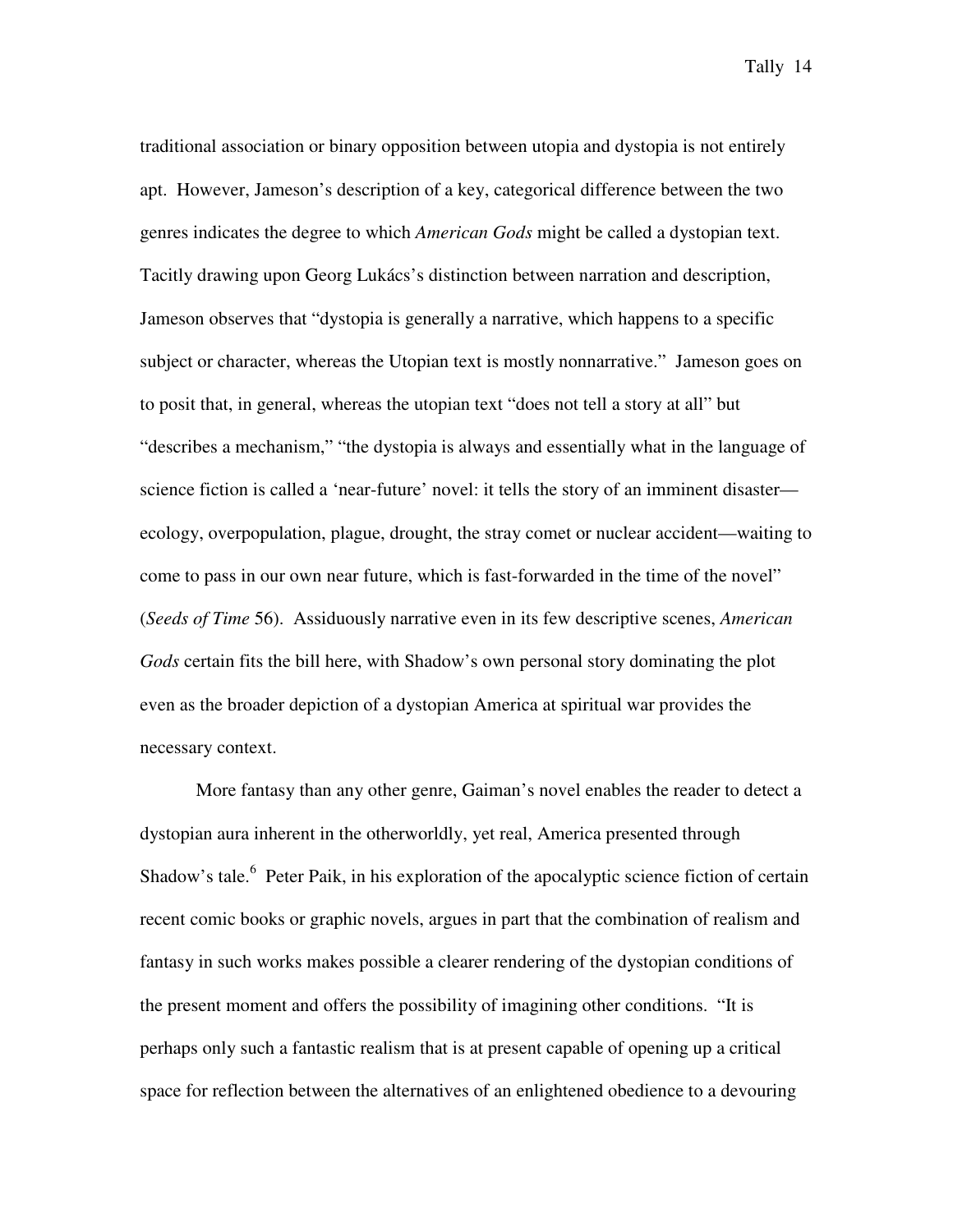and deteriorating beast and a headlong embrace of fate that masquerades as a godlike freedom" (Paik 22). Gaiman's fantastic realism in *American Gods*, while not as openly political as that employed in many other dystopian texts, nevertheless clears room for this "critical space for reflection" of the shifting social relations of the late-1990s' United States.

 The events in Lakeside, Wisconsin, offer one allegorical example. After the apparently climactic scene at Rock City, Shadow returns to Lakeside to uncover the town's secret. From time immemorial, each year a child had gone missing, presumably runaways or possibly victims of kidnapping, Shadow discovered the terrible connection between such a regular misfortune and the annual "klunker" raffle, where everyone in town participates in guessing the date and time in which an old car will break through the melting ice and fall to the bottom of the lake. In each klunker's trunk, a dead child sinks beneath the water annually, in what amounts to a macabre ritual; Hinzelmann, the old man in charge of the raffle, is an Old World kobold, a totemic spirit who re-enacts the yearly child-sacrifice in order to protect the town. Hinzelmann had hinted that the "good town" survived the insidious advances of economic turbulence through "hard work" (277), but in the end Shadow sees how this tiny utopian space was artificially created by a magic that, with Hinzelmann's death, no longer has power. As he tells Lakeside's police chief, "this town is going to change now. It's not going to be the only good town in a depressed region anymore. It's going to be a lot more like the rest of this part of the world. There's going to be a lot more trouble. People out of work. People out of their heads. More people getting hurt. More bad shit going down" (573). In other words,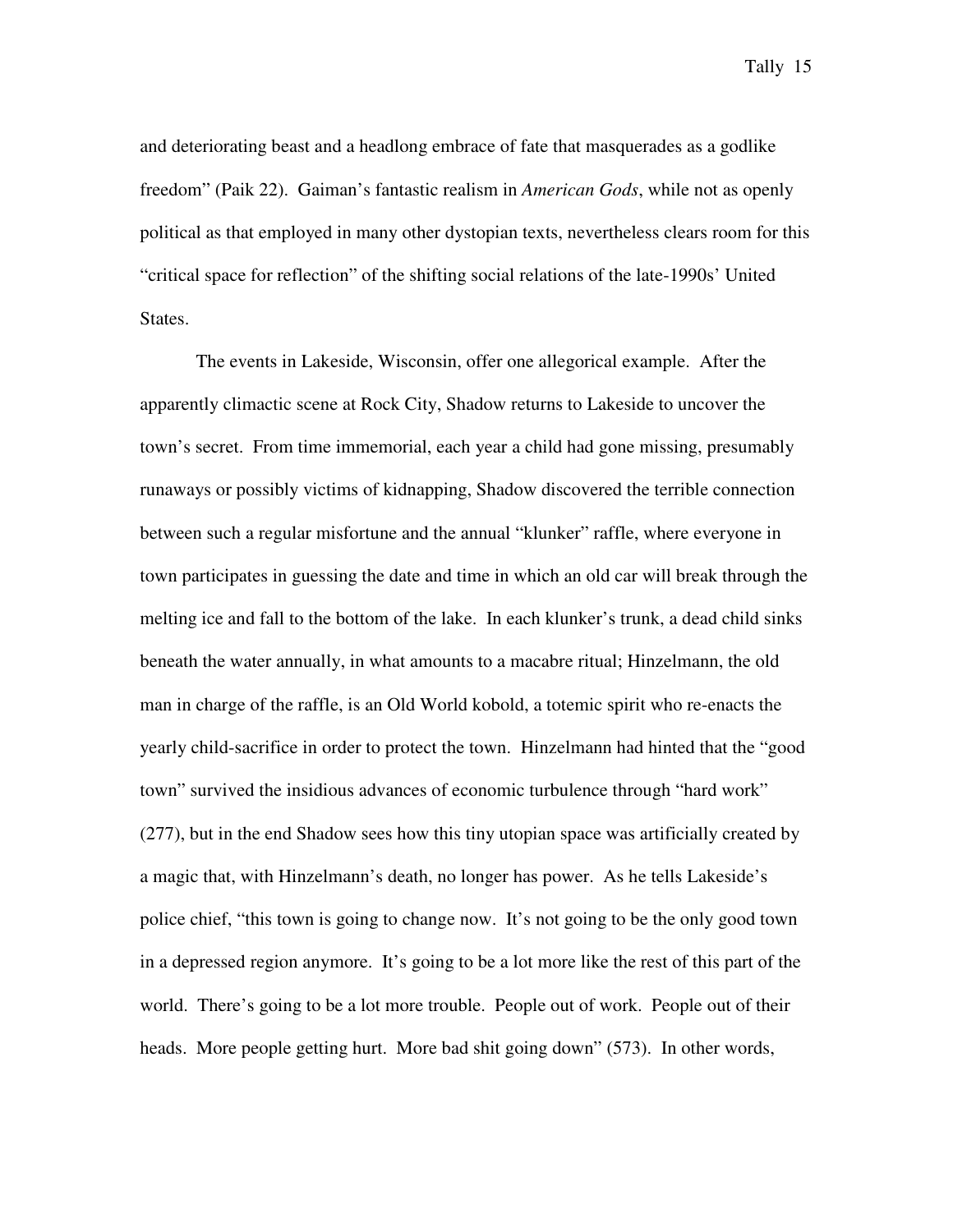Lakeside will re-enter history, re-enter the late-twentieth-century's post-NAFTA world of economic uncertainty and dystopia.

 A one-man (or one-kobold) scheme is not exactly a conspiracy, but the idea of some well-organized and often nefarious conspiracy to explain how all of these odd and threatening circumstances came to be is itself of pervasive feature of the late twentieth century. (In addition to the diffuse millenarian paranoia, the old-fashioned fears of oneworld governments and Big Brother accompanied some of the louder, if marginal, debates over the passage of NAFTA in 1994.) The idea that the mysteriously swirling, seemingly unfathomable conditions affecting our everyday lives may be explicable in terms of some conspiracy is a paradoxically comforting thought. If nothing else, the vast conspiracy would explain the inexplicable, putting an (evil) face on the vague insecurities. *American Gods* is also suffused with various notions of false consciousness, if not in the strictly ideological sense, then in the more diffuse meaning attached to discovering that one is being "fooled." Illusions permeate the text, whether in the form of Shadow's good-natured sleight of hand magic and coin tricks, Wednesday's petty cons or his larger "two-man con" executed with the aid of Low Key (or Loki), or the menacing "men in black" agents of those vicious new gods. Of these latter mysterious figures, with names like Wood, Stone, Town, and World, the goddess Easter (or Eostre) explains: "They exist because everyone knows they must exist" (309). As Jameson has suggested in reference to conspiracy films, such a grand scheme may be one of the few ways in which individuals can imagine the global totality that is now the horizon of their existence; conspiracy then functions as a kind of allegorical or cognitive map by which individuals can imagine collective action at all (see Jameson, *The Geopolitical Aesthetic*).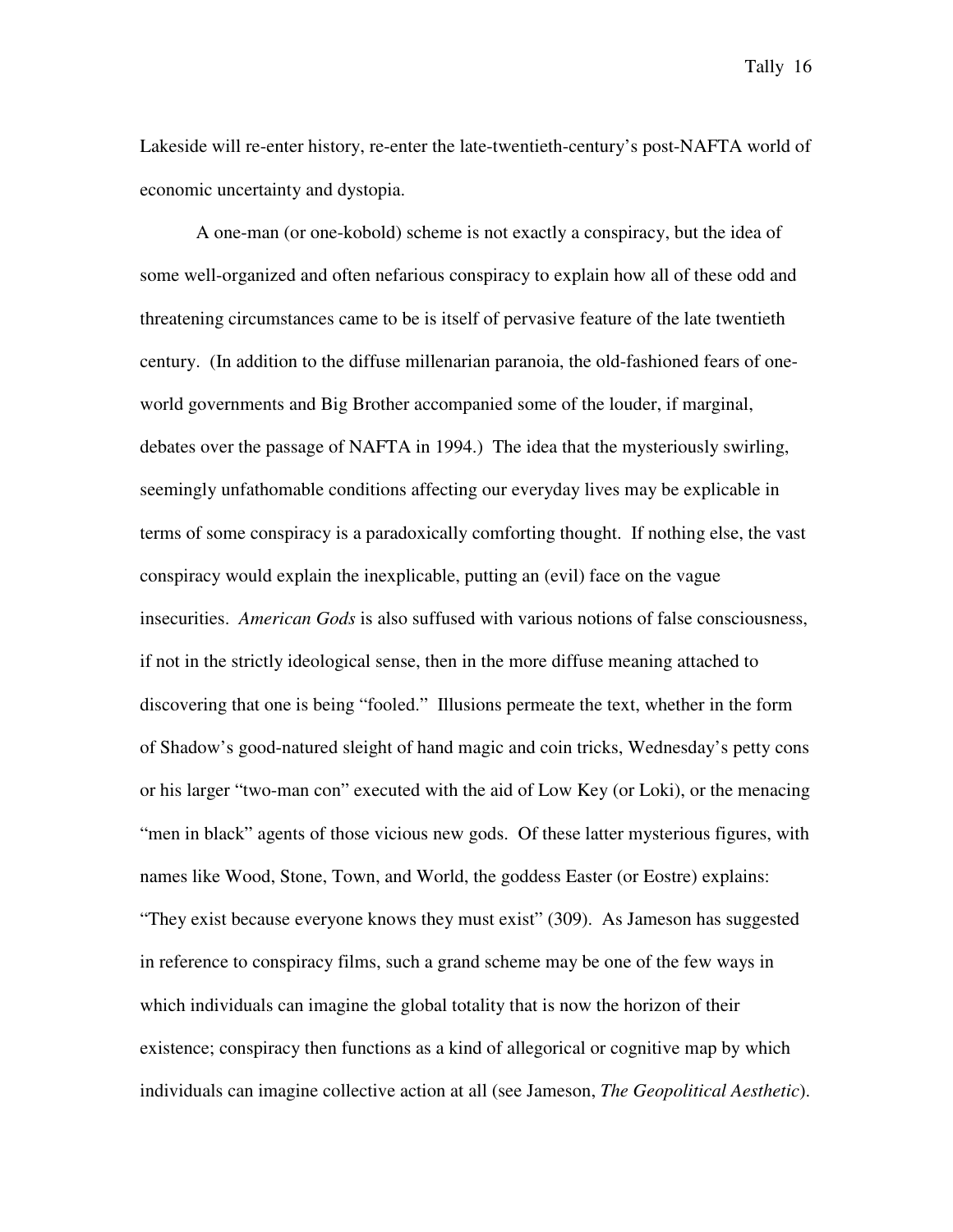In *American Gods*, the elaborate confidence game pulled off by Wednesday and Loki is revealed in the end as a means of explaining Shadow's entire life, but this is also the moment at which he both fulfills his destiny and moves on. Again, the dystopia is transgressive, in both positive and negative senses.

 Shadow himself, as well as the image of the shadow more generally, becomes the indistinct but defining feature of the transgressive dystopia in *American Gods*. Shadow is a liminal figure, assiduously occupying a space *in-between*, straddling presence and absence, here and there, life and death, and so forth. As in Herman Melville's deliberately ambiguous deconstruction of the black-and-white narrative in "Benito Cereno," the shadows (which are, after all, a mixture of black and white) only foreshadow deeper shadows to come. The conclusion of *American Gods* does not offer a clean victory for one side over the other, since the entire battle was a complicated con. Shadow in the final pages continues his wanderings, now in Reykjavik, where he does not really intend to stay, but nor does he intend to return to America or to go to some other particular place. The novel's final line—"He walked away and he kept on walking" (588)—suggests further transgression, perpetual motion, but no fixed state.

 Movement, displacement, relocation, translation, and above all transgression provide the conceptual underpinnings of the dystopian phantasmagoria that is *American Gods*. As I have argued, the transgressive dystopia of American Gods is also positive, insofar as transgressivity itself becomes the *status quo*. This is certainly not the *eutopian* state of happiness, not is it a *outopian* or nonexistent no-place; rather, it is the "bad place" in which we move, struggle, and live. The state of transgressivity, which is also the state of dystopia, is the condition of our historical being itself, and no otherworldly Ragnarök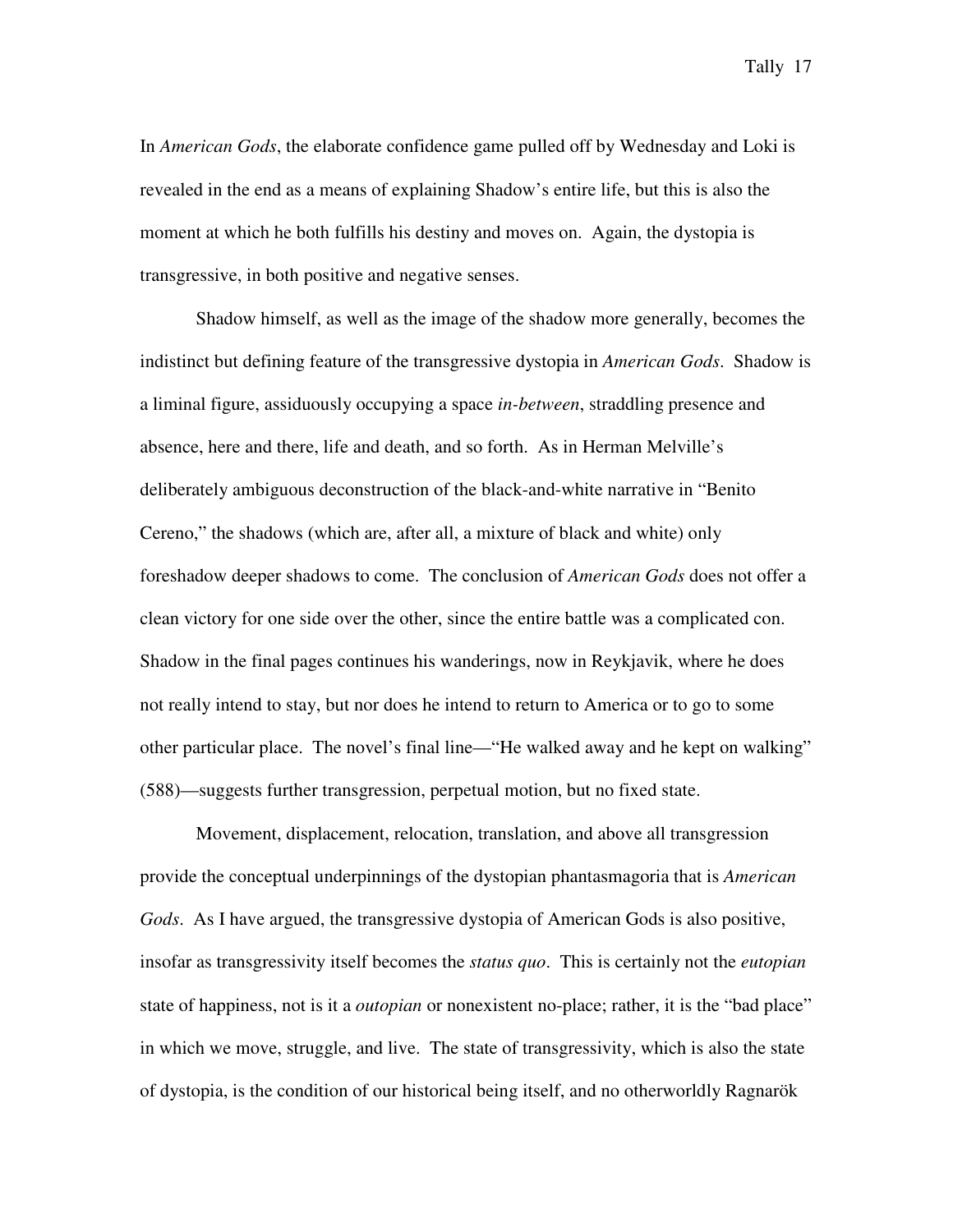can impose celestial meaning upon things. The shadowy, inconclusive or open-ended ending allows for mere continuation or radical changes with no discernable clue, beyond Shadow's own personal revelations, of the new America about to emerge in the next millennium. The metaphysical free trade zone of "Grand Central" continues unabated, presumably, and the cosmopolitan Shadow continues his uncertain wandering. *American Gods* leaves us in the dystopia we were already in, but in the novel's attention to the transgressivity, both a distinctive feature of the American dystopia and a means of understanding, and thereby perhaps also transforming it, we see that other spaces are not

only still possible, but we are already shaping them by our border-crossing movements.

# **Notes**

l

<sup>1</sup> All references to *American Gods* are to the edition cited in the bibliography. This essay was written prior to the publication of *American Gods: Tenth Anniversary Edition* in 2011.

2 Although all could be characterized as *fantasy* in a broad sense, Gaiman's novels range widely over various literary and marketing genres, partaking of both gritty realism and fanciful romance, and frequently operating within the subgenres of children's literature, horror, mystery, and so on. For instance, *Good Omens* (1990), co-authored with Terry Pratchett, was a comic end-of-the-world mystery, as a demon and an angel rush to avert Armageddon. *Neverwhere* (1996), which began life as a BBC mini-series before Gaiman turned his script into a novel, blends fairy-tale characters, such as Puss in Boots, with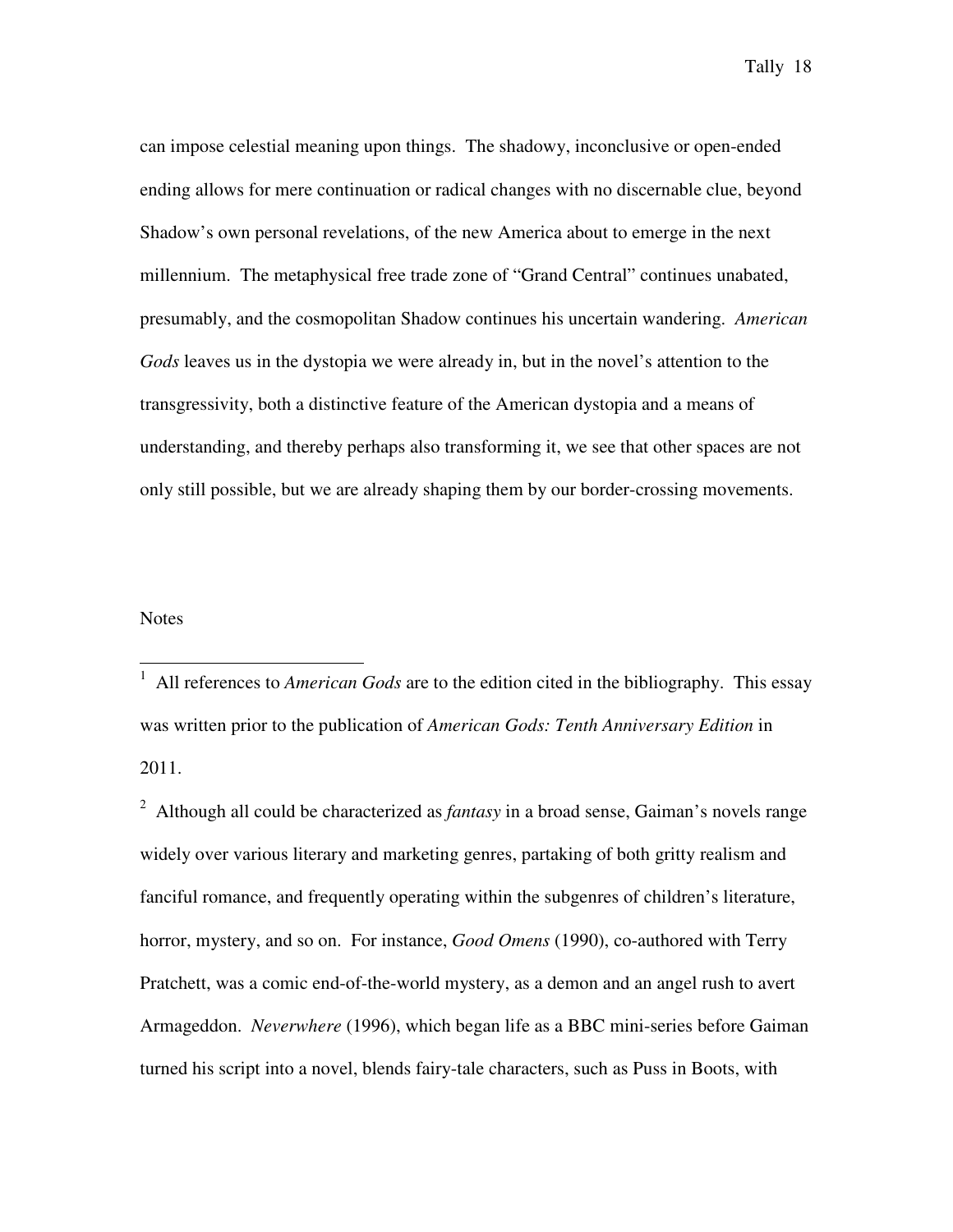somewhat realistic cityscape of present-day London. *Stardust* (1998) is an enchanting fairy tale in its own right. *American Gods* (2001) was followed by *Anansi Boys* (2005), a sort of sequel in that it is set in the same world, but which does not necessarily follow from the events of *American Gods*. His many children's books—although Gaiman does not always agree that they are meant for children exclusively—include *Coraline* (2002) and *The Graveyard Book* (2008), the latter a sort of re-imagining of Rudyard Kipling's *The Jungle Book*, in which an orphaned child is raised by ghosts, rather than wild animals. Thus, although the fantastic *mode* pervades Gaiman's entire corpus, Gaiman's work resists generic pigeon-holing.

 $\overline{a}$ 

 $3$  Gaiman's early career reveals the breadth of his interests, as well as the rollercoastering fortunes of a would-be professional writer. His first books include a pop "biography" of the band Duran Duran, a critical study of Douglas Adams's *Hitchhiker's Guide to the Galaxy* series, and a co-authored work of comedic fantasy, *Good Omens* (with Terry Pratchett). Beginning in 1989, his immensely well-respected comic book series, *The Sandman*, began its run of 75 issues.

<sup>4</sup> Gaiman includes, by way of preface, a "Caveat, and Warning for Travelers," in which he writes: "While the geography of the United States of America in this tale is not entirely imaginary—many of the landmarks in this book can be visited, paths can be followed, ways can be mapped—I have taken liberties. Fewer liberties than you might imagine, but liberties nonetheless" (n.p.).

<sup>5</sup> The same principle is evident in a number of key intertexts, among which I mention only Terry Pratchett's *Small Gods*, where the more powerful the belief, the more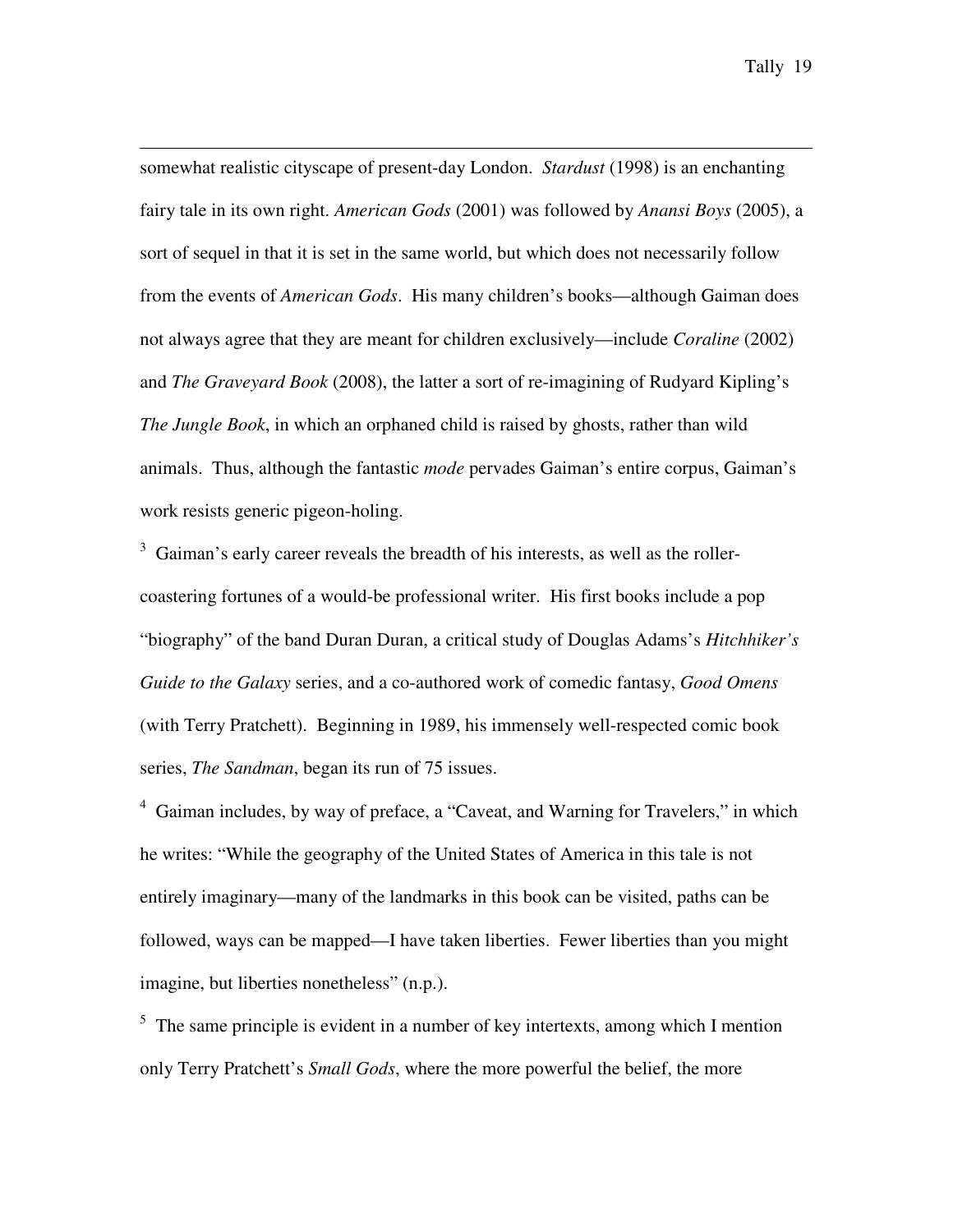powerful the god. In that novel, a formerly mighty deity is shocked to discover himself almost utterly powerless, since—even though the society of his purported believers is essentially a theocracy—he has only one faithful follower.

 $\overline{a}$ 

<sup>6</sup> In *Archaeologies of the Future*, Jameson makes the case for a clear distinction between fantasy and science fiction (or utopia), but I argue that the radical alterity of both enable similar critical programs, even where the methods are demonstrably different.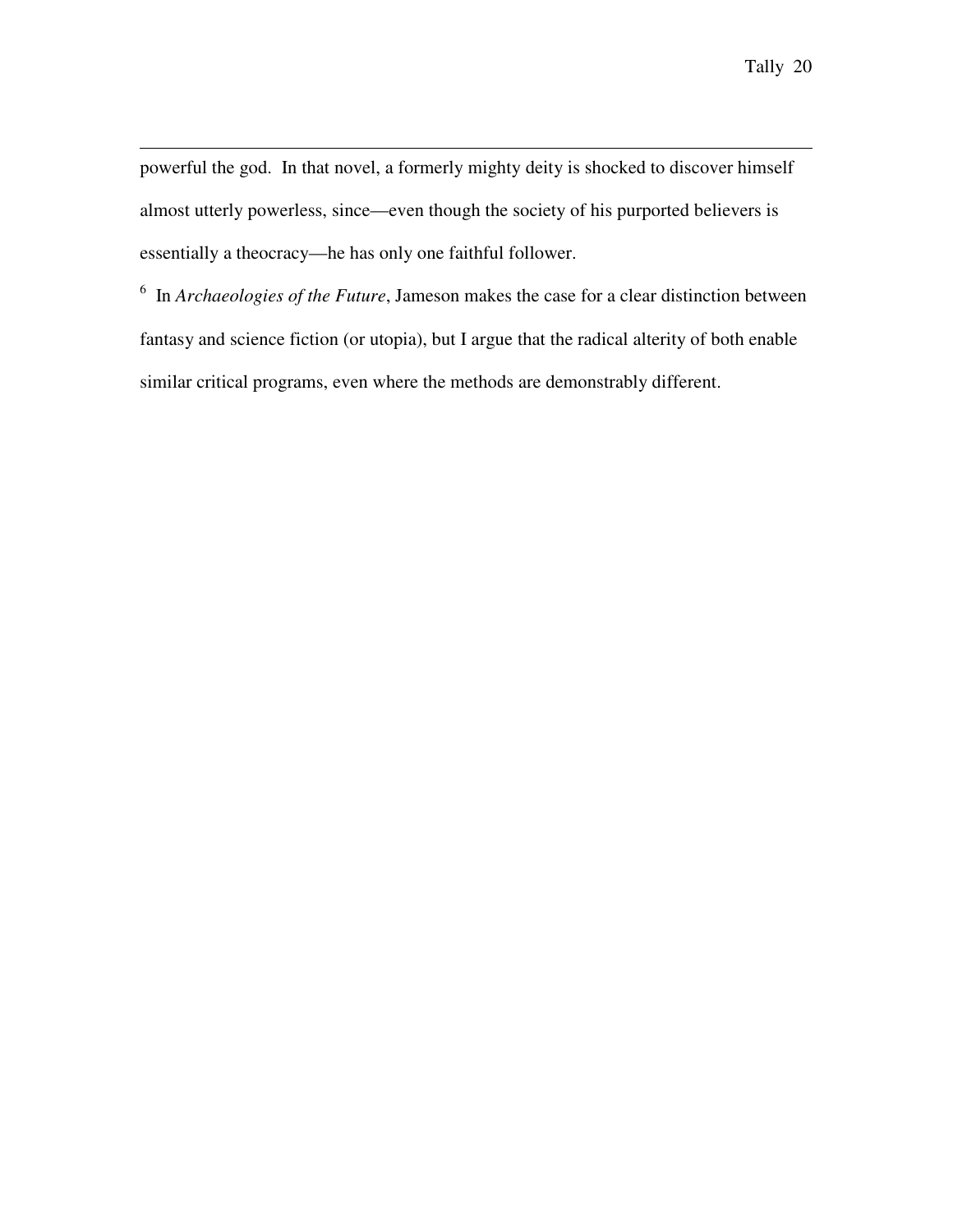#### Works Cited

- Fitting, Peter. "Utopia, Dystopia, and Science Fiction." *The Cambridge Companion to Utopian Literature*. Ed. Gregory Claeys. Cambridge: Cambridge UP, 2010. 135–153. Gaiman, Neil. *American Gods*. New York: Harper Perennial, 2001.
- Jameson, Fredric. *Archaeologies of the Future: The Desire Called Utopia and Other Science Fictions*. London: Verso, 2005.
- ---. *The Geopolitical Aesthetic: Cinema and Space in the World-System*. Indianapolis and London: Indiana UP and the British Film Institute, 1992.
- ---. *Postmodernism, or, the Cultural Logic of Late Capitalism*. Durham: Duke UP, 1990.
- ---. *The Seeds of Time*. New York: Columbia UP, 1994.
- Marx, Karl, and Friedrich Engels. "The Manifesto of the Communist Party." *The Portable Karl Marx*. Ed. Eugene Kamenka. New York: Penguin, 1983. 203–241.
- Melville, Herman. "Benito Cereno." *The Piazza Tales and Other Prose Pieces, 1839–1860*. Eds. Harrison Hayford, Alma A. MacDougall, G. Thomas Tanselle, et al. Evanston and Chicago: Northwestern UP and the Newberry Library, 1987. 46–117.
- Moylan, Tom. *Scraps of the Untainted Sky: Science Fiction, Utopia, Dystopia*. Boulder: Westview Press, 2000.
- Ohmae, Kenichi. *The Borderless World: Power and Strategy in the Interlinked Economy*. Rev. ed. New York: HarperCollins, 1999.
- Paik, Peter Y. *From Utopia to Apocalypse: Science Fiction and the Politics of Catastrophe*. Minneapolis: U of Minnesota P, 2010.